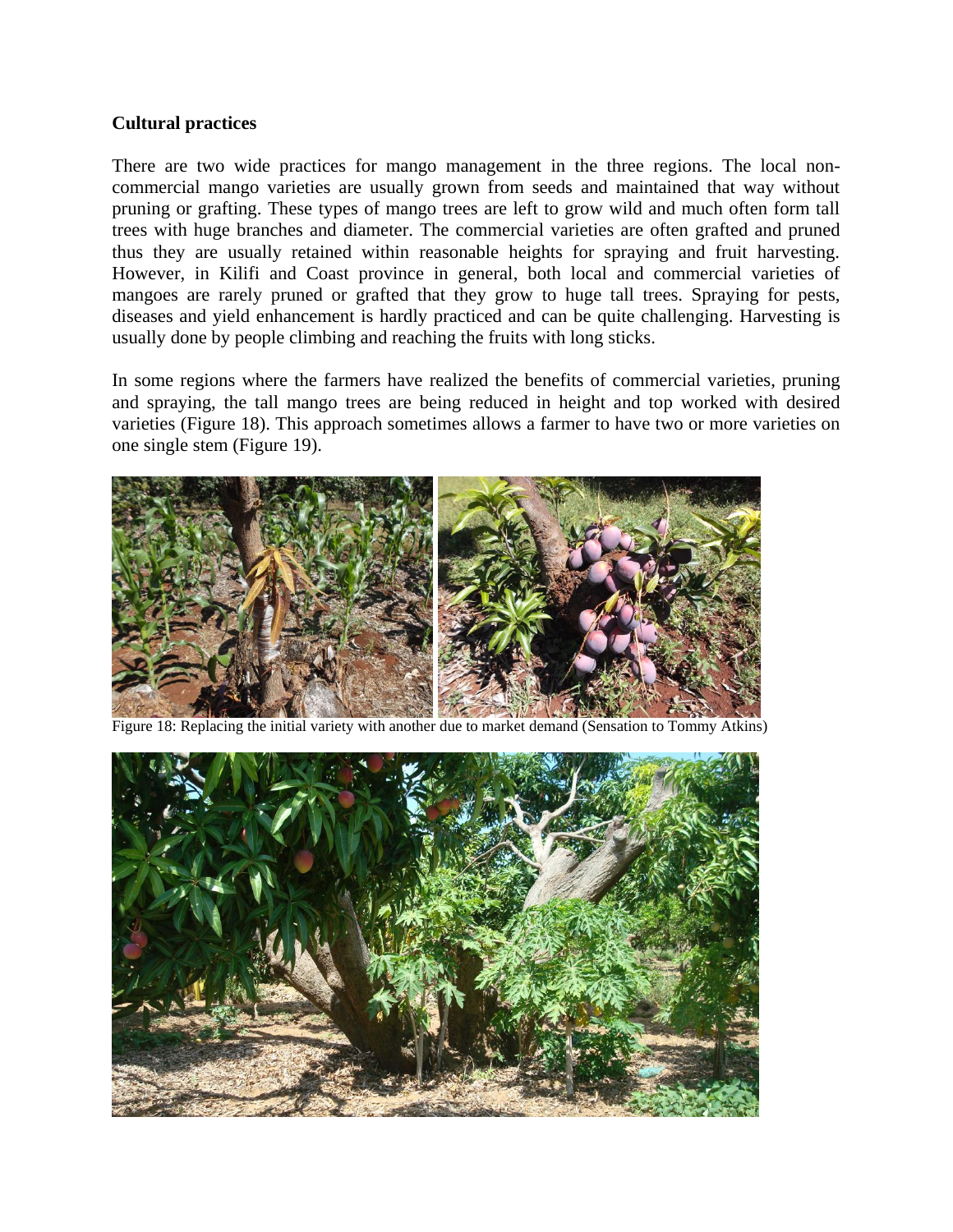Figure 19: Local mango variety showing top-working with various varieties on an old stump

## **Sites for mango planting**

Various niches within the farmland are used for growing mangoes. The trees can be planted in large plantations as a single crop, in large orchards but mixed with agricultural crops or with other horticultural trees or as shade/ornamental trees within the homesteads.

In the first instance, the trees are grown in large estates where grass is rarely completely weeded out (Figure 20). Other bushes of shrubs and lianas are not allowed to grow. The herbs and grasses assist to control soil erosion while the land is also used for controlled grazing at certain times of the year or the grass is cut for zero-grazing cattle (Fig. 20). This serves as agro-silvipastoral system of management.

On the second approach, the mango plantation is completely ploughed and the land between the rows is used for short term agricultural crops such as maize, cassava, beans and peas (Fig. 21). This approach enhances the hygiene of the orchard and recycling of the fallen leaves while increasing water percolation and use of excess agricultural fertilizer by the trees. This agroforestry system increases the potential income from the farm and serves as a food security back-up. An observation from the field is that in the years of low rainfall for the agricultural crops, mango trees tend to over produce. Physiologically, mangoes require long dry spells (optimum three months) to flower well whilst high rainfall increase the chances of infection of flowers by fungal diseases lowering the yield.

The third system is that where mangoes are grown together with other horticultural crops. In Coastal region, the mango-coconut-cashew nut system is widely practiced (Fig. 22). While the mango and cashew are highly seasonal, the coconut is almost an all-year-round producer. That kind of a system guarantees a farmer some income when mangoes and cashew nuts are off season. The value chain of the coconut crop is also so large that there is always a product on demand at any time of the year for food, beauty, construction and ornaments. In semi-arid areas of Makueni and Mbeere, the horticultural trees that are grown together with mangoes include papaya, citruses and guavas. The other system popular at the Coast and in some sites in Embu, mangoes have been left to grow to their maximum height with well closed canopy. Other plants including grass cannot survive under shade of the closed canopy (Fig. 23). In the wetter areas of Mbeere, bananas are frequently included between the mango trees (Fig 24). The intercropping of mangoes with other crops helps to increase the productivity of the land, especially during that time when fruits are off season.

Mangoes are also grown within homesteads where they provide families with fruits and shade while they also act as ornamentals. These shades also serve as places for welcoming visitors especially during the dry hot months when people find it highly uncomfortable to stay indoors (Fig. 25).